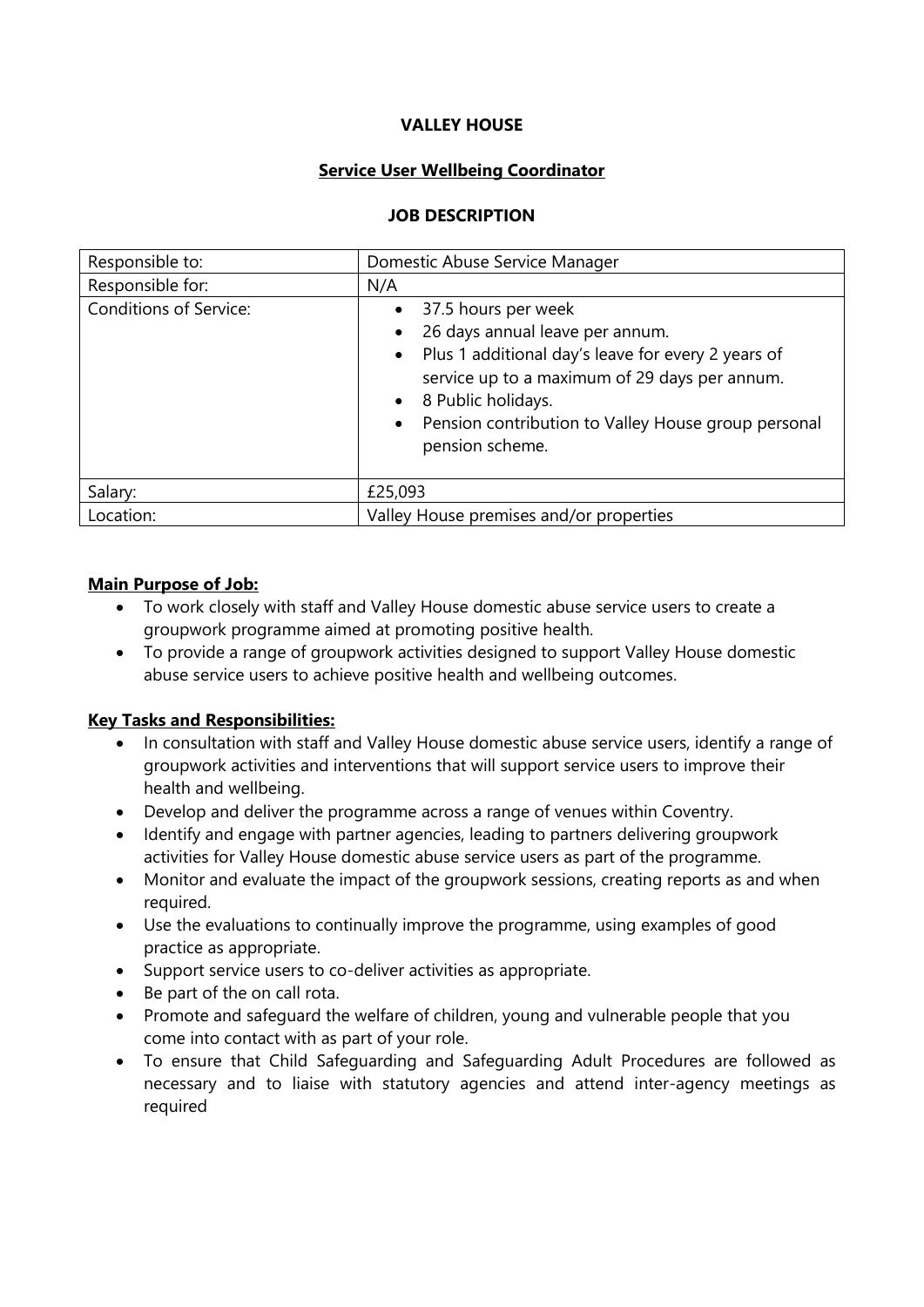# **Corporate Responsibilities:**

- Adhere to all Valley House policies
- Ensure the effective implementation of Valley House Equality and Diversity policies
- Ensure the service user is at the heart of all service delivery and development
- Attend all meetings and training relevant to your role
- Act as an ambassador for Valley House
- To carry out other duties appropriate to the post as requested by your line manager or other manager or Board member
- **1. Whilst every endeavour has been made to outline all the duties and responsibilities of the post, a document such as this does not permit every item to be specified in detail**
- **2. Workers should not refuse to undertake any work, which is not specified in this Job Description, but they should record any additional duties they perform and these will be taken into account when the post is reviewed.**
- **3. Valley House is an Equal Opportunities Employer and requires its employees to comply with all current equality policies both in terms of equal opportunity for employment and access to services.**
- **4. Valley House is committed to making any necessary reasonable adjustments to the job role and the working environment that would enable access to employment opportunities for disabled job applicants or continued employment for any employee who develops a disabling condition.**
- **5. All posts at Valley House are subject to continued funding.**
- **6. This job description may be subject to change by agreement from time to time to reflect the changing needs of Valley House and its funders.**